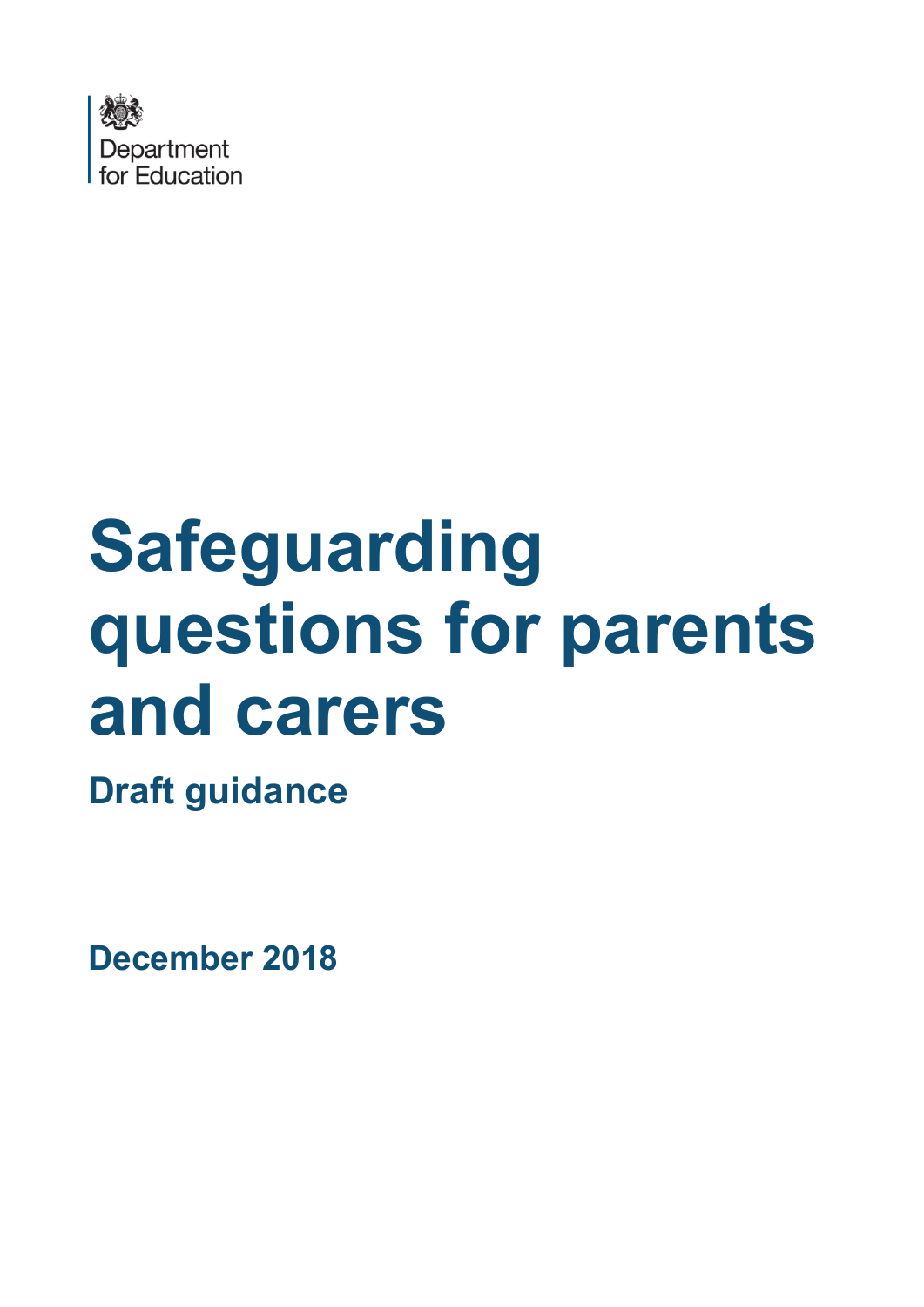# **Contents**

| 3                                                                                                 |
|---------------------------------------------------------------------------------------------------|
| 3                                                                                                 |
| $\overline{4}$                                                                                    |
| 5                                                                                                 |
| 6                                                                                                 |
| 6                                                                                                 |
| 6                                                                                                 |
| 6                                                                                                 |
| $\overline{7}$                                                                                    |
| Who is your designated safeguarding lead (DSL) and what training have they had?<br>$\overline{7}$ |
| My child has Special Educational Needs and / or a disability (SEND). What steps will<br>7         |
| $\overline{7}$                                                                                    |
| How are you securely storing the information you hold on my child? Who has access<br>8            |
| 8                                                                                                 |
| 8                                                                                                 |
| 9                                                                                                 |
|                                                                                                   |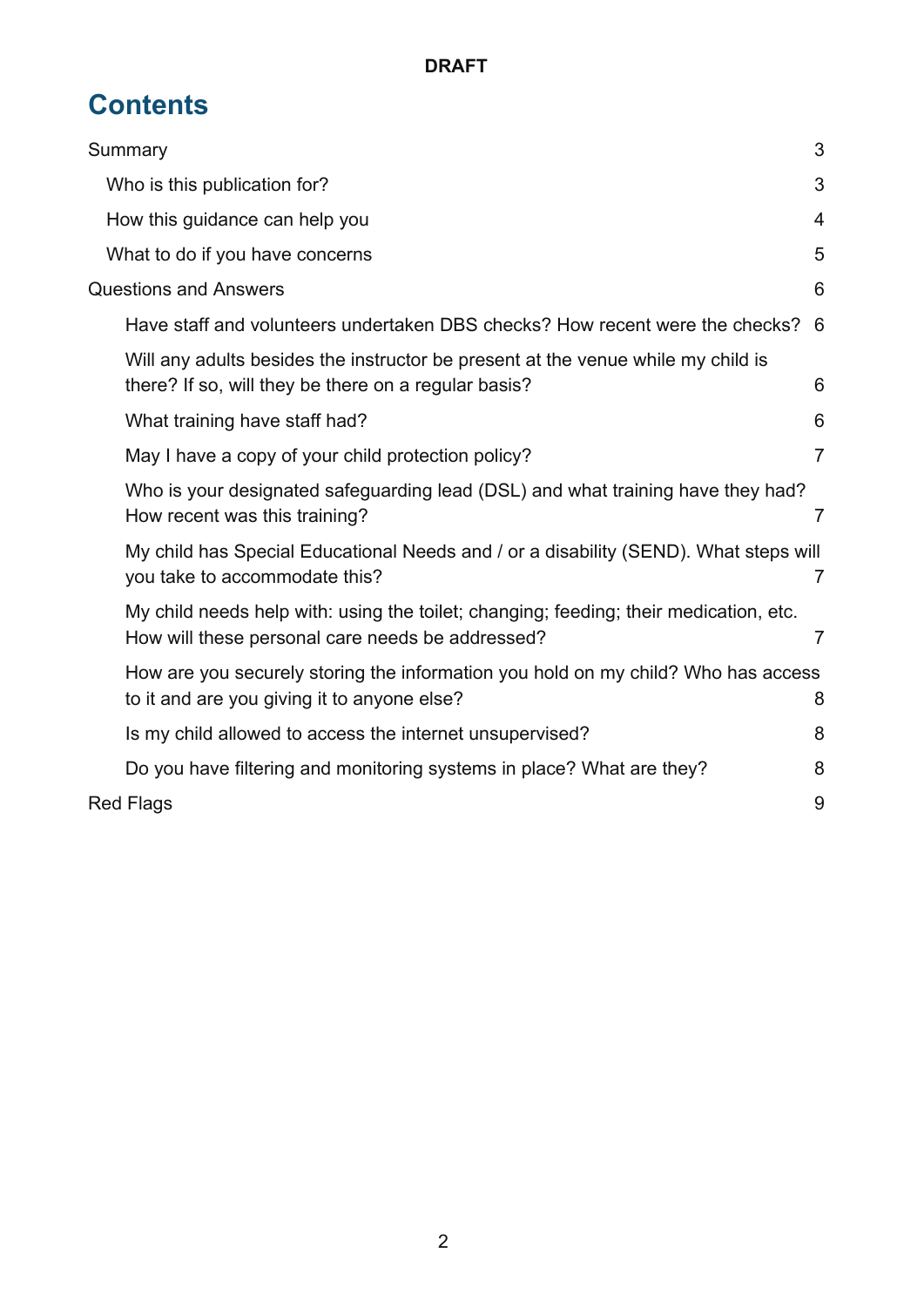# <span id="page-2-0"></span>**Summary**

This is non-statutory guidance from the Department for Education. It is intended to be a voluntary resource to help parents and carers who choose to have their children attend out-of-school settings (OOSS) understand what a safe environment looks like.

## <span id="page-2-1"></span>**Who is this publication for?**

This guidance is for parents and carers who enrol their children in OOSS.

When referring to OOSS, we mean an institution which provides tuition, training, instruction, or activities to children in England without their parents' or carers' supervision that is not a:

- $\bullet$  School<sup>[1](#page-2-2)</sup>:
- $\bullet$  College<sup>[2](#page-2-3)</sup>;

 $\overline{a}$ 

- 16-19 academy; or
- Provider caring for children under 8 years old which is registered with Ofsted or a childminder agency<sup>[3](#page-2-4)</sup>.

OOSS generally provide tuition, training, instruction or activities outside of normal school hours (i.e. during the evenings, weekends, and/or school holidays), although some OOSS are run part-time during school hours to help meet the needs of those in home education. An OOSS should not, however, be operating full-time<sup>[4](#page-2-5)</sup> (so as to prevent a child from attending a properly registered school); and would likely be deemed to be operating as an illegal school if it also met the remaining requirements for registration as an independent school. In such cases, those running the setting would risk prosecution for the criminal offence of conducting an unregistered school.

OOSS may also be delivered **i**n a range of venues, from residential settings to much larger and more formal settings such as community and youth centres, sports clubs, and

<span id="page-2-2"></span><sup>1</sup> 'School' means all schools whether maintained, non-maintained, or independent, including academies and free schools, alternative provision academies, and pupil referral units. It would also include maintained nursery schools.

<span id="page-2-3"></span><sup>&</sup>lt;sup>2</sup> 'College' means further education colleges and sixth-form colleges as established under the Further and Higher Education Act 1992 and institutions designated as being within the further education sector.

<span id="page-2-4"></span><sup>&</sup>lt;sup>3</sup> Most providers caring for children under eight years old must register with Ofsted (on The Early Years Register or The Childcare Register) or a childminder agency, unless the law states otherwise. These exemptions are set out in the Childcare (Exemptions from Registration) Order (SI 2008/ No 979) and are summarised in Annex A of the [Early years and childcare registration handbook.](https://assets.publishing.service.gov.uk/government/uploads/system/uploads/attachment_data/file/650103/EY_and_childcare_reg_handbook.pdf) Providers who are exempt from compulsory registration may still apply to register on the voluntary part of the Childcare Register.

<span id="page-2-5"></span><sup>4</sup> Full-time is not defined in law. Further information on institutions that are required to register at schools is contained in [the department's guidance on registration.](https://www.gov.uk/government/publications/independent-school-registration)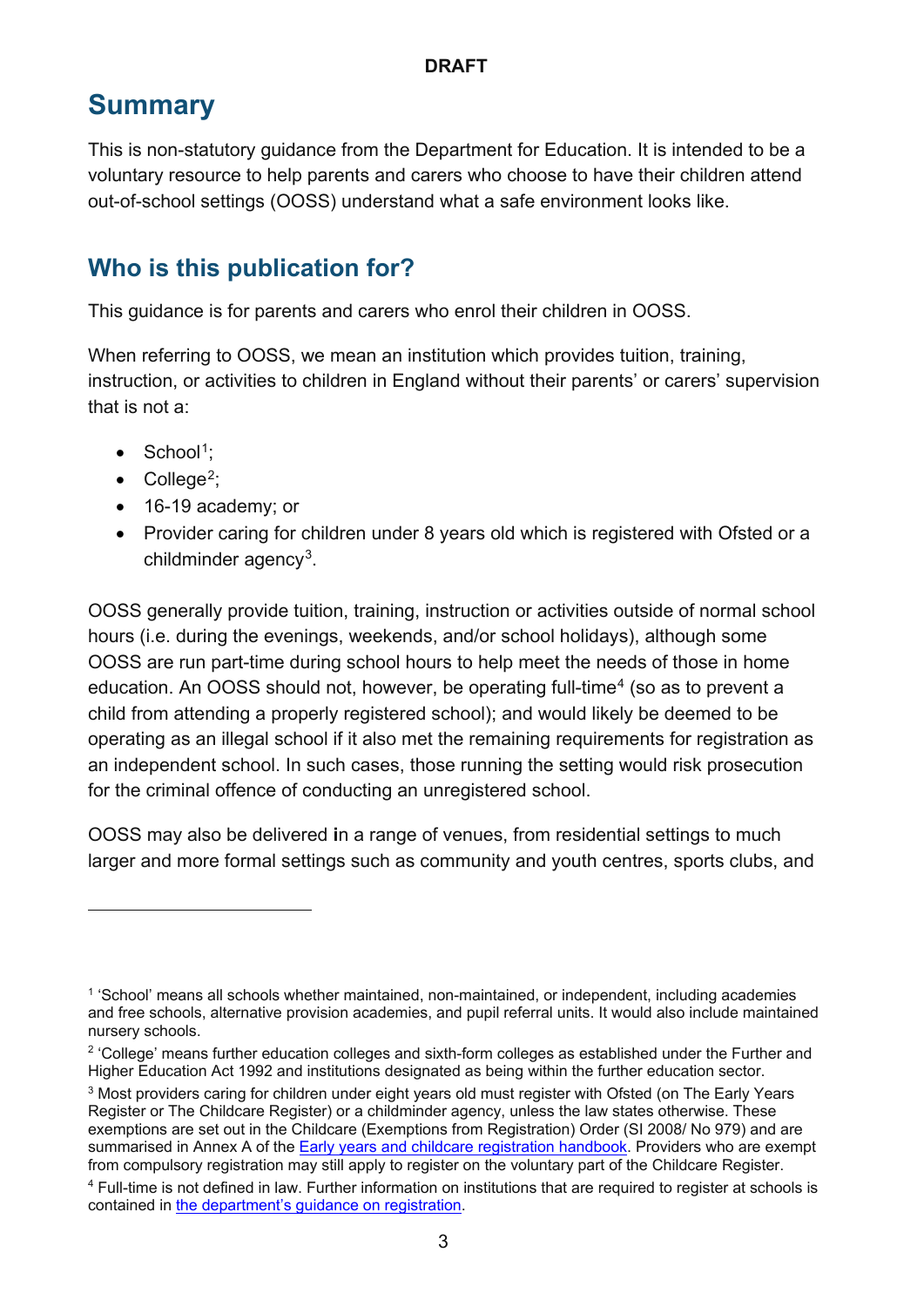#### **DRAFT**

places of worship. Fees may or may not be charged, and some settings may be operating on a commercial basis.

The following is a non-exhaustive list of what is considered to be an OOSS:

- Tuition or learning centres (which may be used to support mainstream, or home education) e.g. in term time or holiday courses in key stage 1-4 curriculum; English and mathematics skills; examination preparation (i.e. SATs, GCSE, A Level and 11 plus / school entry exams) etc.;
- Extracurricular clubs or settings, e.g. ballet classes, gymnastic training, sports tuition, instrumental music tuition, martial arts training, drama classes, etc;
- Uniformed youth organisations, e.g. the Scouts and Guides;
- Open access youth providers, e.g. centre-based and detached youth work;
- Supplementary schools or what are sometimes called complementary schools, e.g. those offering support or education in addition to the mainstream, or core learning, and which operate after school hours or during the weekend;
- Private language schools, including those for children coming from abroad;
- Religious settings which offer education in their own faith, culture, religious texts, preparation for rites of passage, etc. e.g. Jewish yeshivas and chedarim, Muslim madrassahs, Hindu OOSS, Sikh OOSS, Christian Sunday schools, etc.

## <span id="page-3-0"></span>**How this guidance can help you**

Before sending your child to an OOSS, you will want reassurance that your child will be in a safe environment. As a minimum, your OOSS provider should have policies on health and safety, safeguarding and child protection (this includes online and digital safety), and suitability of staff. They may also have policies on governance and finance. This guidance contains questions that you may wish to ask a provider, examples of the types of good answers you should expect to hear back, and red flags you may wish to look out for when choosing a setting for your child.

A well-run and trustworthy setting will welcome questions about their activities and policies. They'll know they have a responsibility to give this kind of information to anyone who leaves a child in their care. As a rule, if a provider is reluctant to answer, or cannot answer your questions, or if you are not satisfied with their answers, you may wish to consider sending your child to a different provider. A provider should be able to reassure you that your children will be safe in their setting, and demonstrate the steps they are taking to ensure their safety and wellbeing.

You may wish to sit in on a session, to satisfy yourself that it is a safe environment before determining sending your child to a particular OOSS.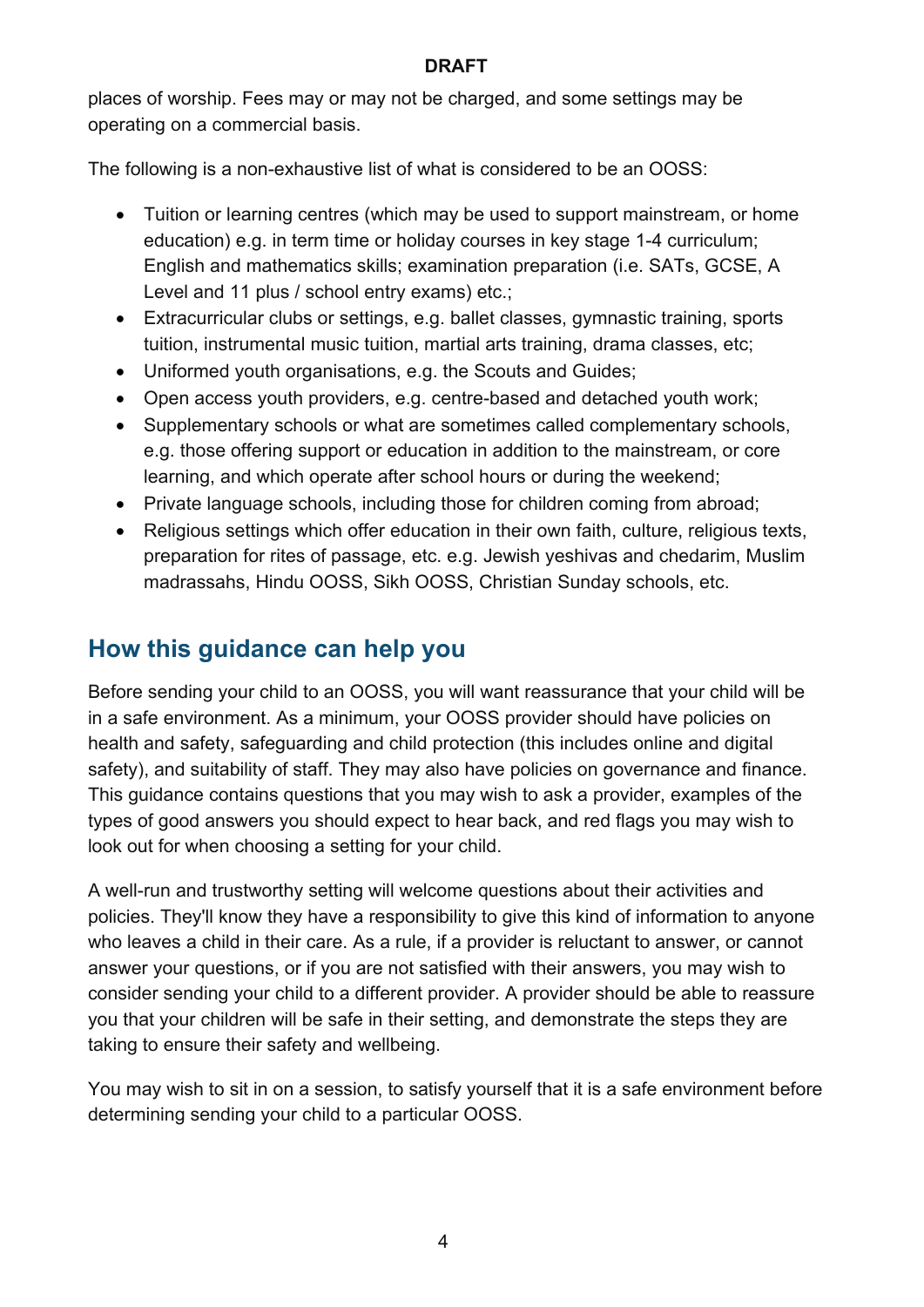# <span id="page-4-0"></span>**What to do if you have concerns**

If you have concerns about a setting your child attends, please call the NSPCC helpline on [0808 800 5000.](tel:08088005000) If you believe a child is in immediate danger of harm, please call the police on 999.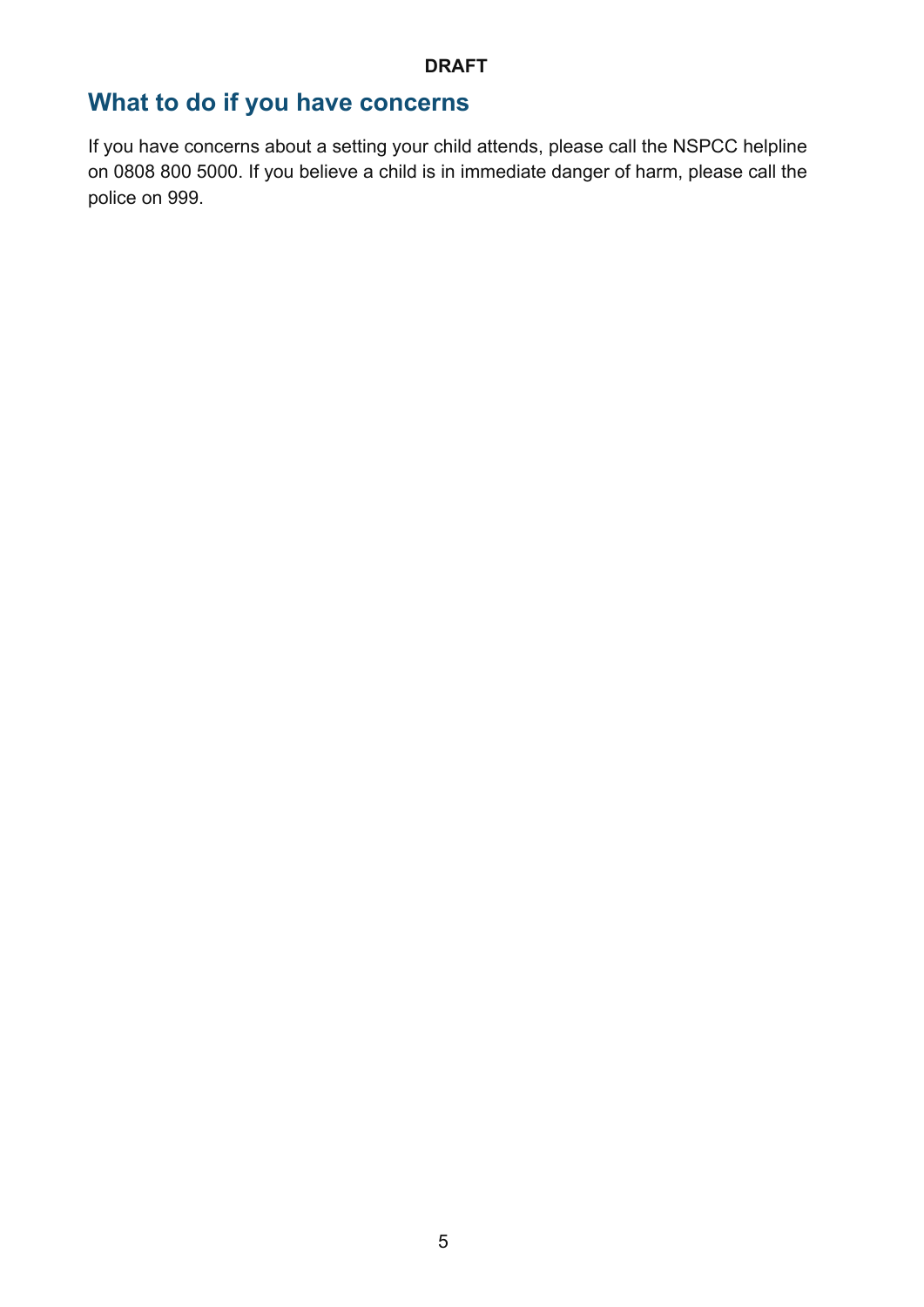# <span id="page-5-0"></span>**Questions and Answers**

1. Some questions you may wish to ask an OOSS provider include but are not limited to:

#### <span id="page-5-1"></span>**Have staff and volunteers undertaken DBS checks? How recent were the checks?**

2. The Disclosure and Barring Service (DBS) issues criminal record certificates to help the employer to determine the suitability of staff, especially when working with children. These certificates will disclose unspent convictions and cautions and for certain roles, some spent convictions and cautions and other information that the police believe is relevant to the role and ought to be disclosed. It is recommended that staff and volunteers are asked to obtain the appropriate certificate when they join the organisation. It is best practice for these certificates to be updated at regular intervals and you should ask the OOSS to provide you with details of their review period if any.

3. DBS checks are not always required by law; however, obtaining a DBS check is considered good practice as part of any employer's recruitment and safeguarding policies and practice. If your OOSS has not had its staff DBS checked, you may wish to consider sending your child to a different provider that has. Do not assume that a provider has had its staff DBS checked; always ask to make sure that their staff have been checked.

4. Unless they are working for another body that would make them eligible (for example, a school or a local authority), a self-employed person may only be able to obtain a basic DBS check. In these circumstances you may wish to ask the provider to provide testimonials and make your own enquiries of other users to ensure you feel the provider is suitable.

### <span id="page-5-2"></span>**Will any adults besides the instructor be present at the venue while my child is there? If so, will they be there on a regular basis?**

**5.** This is especially important to ask if the OOSS is within a personal residence. If there will be other adults present besides the instructor, you may wish to ask for their names, whether they will be in the room alone with your child at any point, and whether they have been DBS checked (this is not always a requirement of the law). Consider carefully whether you want your child to be in an environment with an adult you do not know.

### <span id="page-5-3"></span>**What training have staff had?**

6. Training will differ according to the type of OOSS, but all staff should have good working knowledge of and be appropriately trained in health and safety and child protection as a minimum. You may also wish to ask if providers have had equalities training, on topics such as cultural sensitivity and mental health. OOSS providers should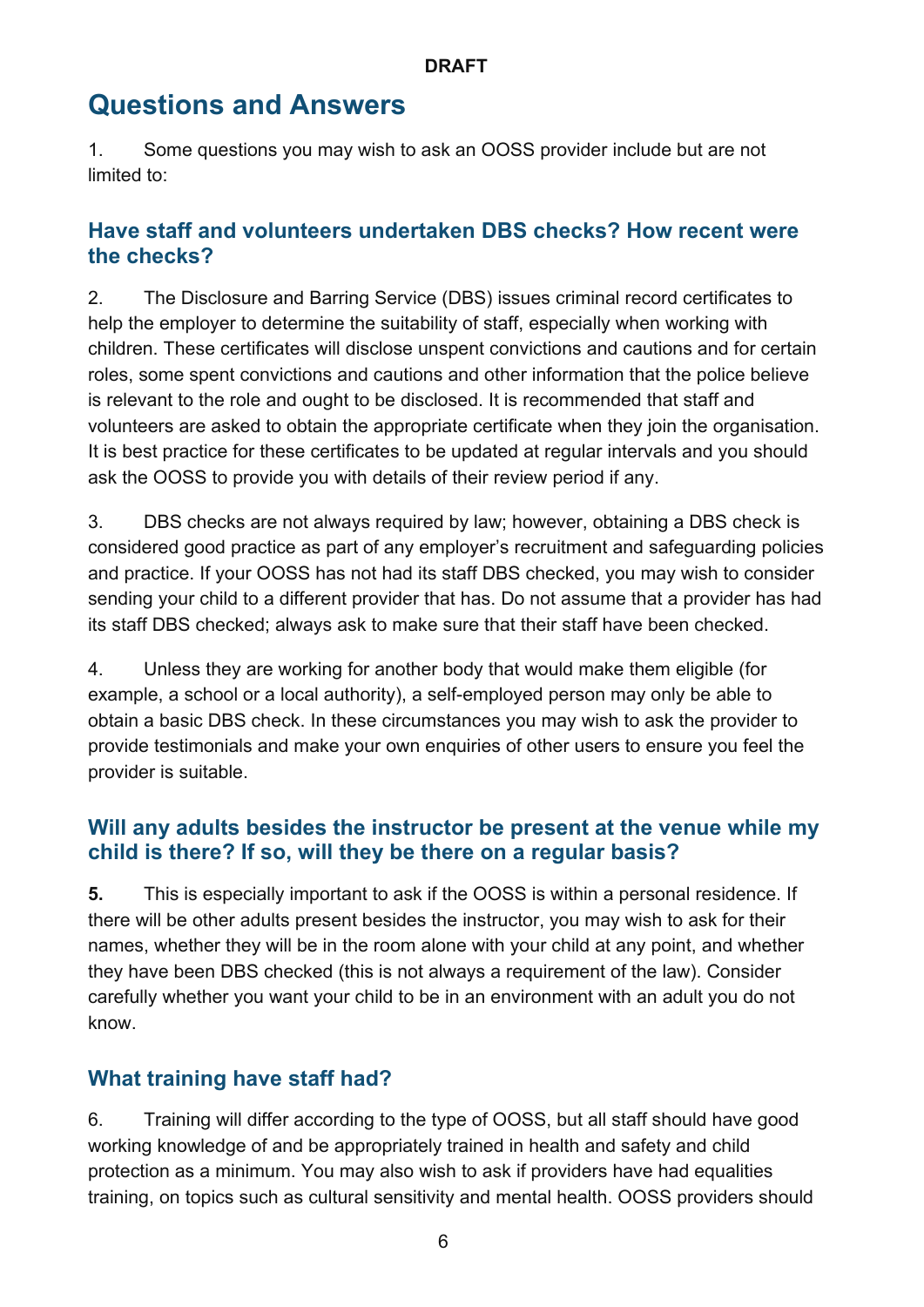#### **DRAFT**

as part of their policies and procedures be able to detail the training that has been undertaken by staff.

## <span id="page-6-0"></span>**May I have a copy of your child protection policy?**

7. The provider should be able to give you this on request. The policy should also include commitments that: under no circumstances should any member of staff inflict corporal or emotional punishment on a child; and that no disciplinary approaches should be deployed which could cause physical or emotional harm to a child.

#### <span id="page-6-1"></span>**Who is your designated safeguarding lead (DSL) and what training have they had? How recent was this training?**

8. The provider should be able to name a person. A DSL should have as a minimum training on bullying, physical abuse, sexual harassment and sexual violence, sexting, hazing, online safety, and substance abuse. You may also wish to ask if they have had training on extremism and radicalisation. Training should have been provided within the last year.

#### <span id="page-6-2"></span>**My child has Special Educational Needs and / or a disability (SEND). What steps will you take to accommodate this?**

9. While answers will differ on an individual basis and the provider may not always be able to accommodate SEND needs, you should always ensure you walk away from the conversation satisfied that you understand the provider's response. For example, if you have a child with SEND and wish to send them to an OOSS, you may want to know whether the OOSS has a member of staff who is trained to work with children who have SEND. However, if you are unsatisfied, continue to ask follow up questions or consider sending your child to a provider that can accommodate their needs.

### <span id="page-6-3"></span>**My child needs help with: using the toilet; changing; feeding; their medication, etc. How will these personal care needs be addressed?**

10. While answers will differ on an individual basis and the provider may not always be able to accommodate personal care needs, you should always ensure you walk away from the conversation satisfied that you understand the provider's response. If you are unsatisfied, continue to ask follow up questions or consider sending your child to a provider that can accommodate their needs.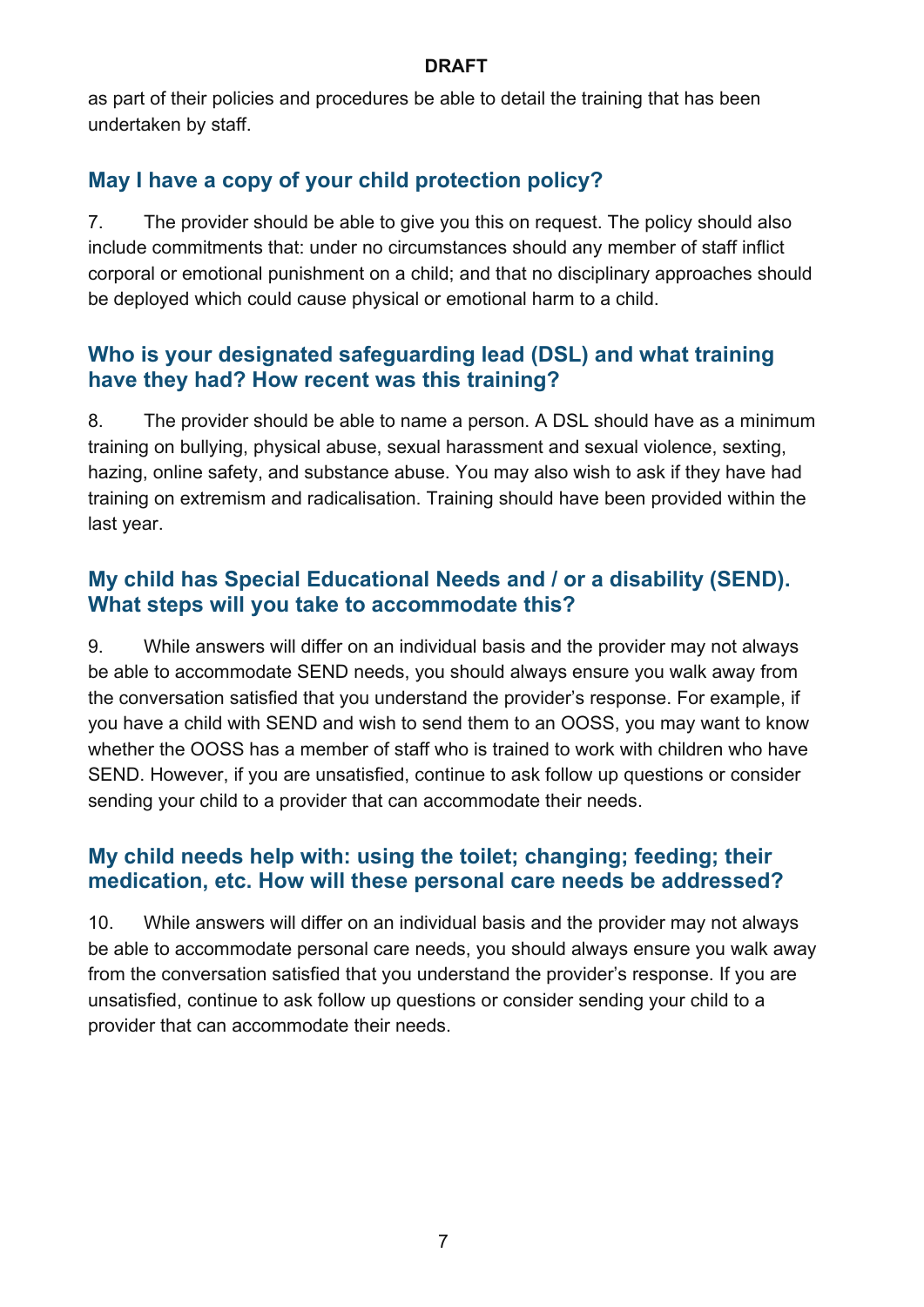#### **DRAFT**

#### <span id="page-7-0"></span>**How are you securely storing the information you hold on my child? Who has access to it and are you giving it to anyone else?**

11. The provider should be able to detail how they are storing paper and electronic copies of files. If they are storing electronic data, it should be encrypted and password protected. If they are storing paper data, it should be secured with a lock.

12. The designated safeguarding lead, or someone high enough in the organisation to be trusted with it, should have access. This information should not be given to other parties without your child's consent (and your consent if your child is under 13).

## <span id="page-7-1"></span>**Is my child allowed to access the internet unsupervised?**

13. Your child should be 13 or older to access the internet unsupervised. Your OOSS should not allow children under 13 to do so.

14. If your provider allows your child to access the internet unsupervised, they should have filtering and monitoring systems as outlined above in place.

## <span id="page-7-2"></span>**Do you have filtering and monitoring systems in place? What are they?**

15. Your provider should have age-appropriate systems in place. These should filter out:

- Inappropriate or harmful material; e.g. pornography, fake news, racist or radical and extremist views; and
- Any means of being subjected to harmful online interaction with other users; e.g. commercial advertising as well as chatrooms where adults can pose as children or young adults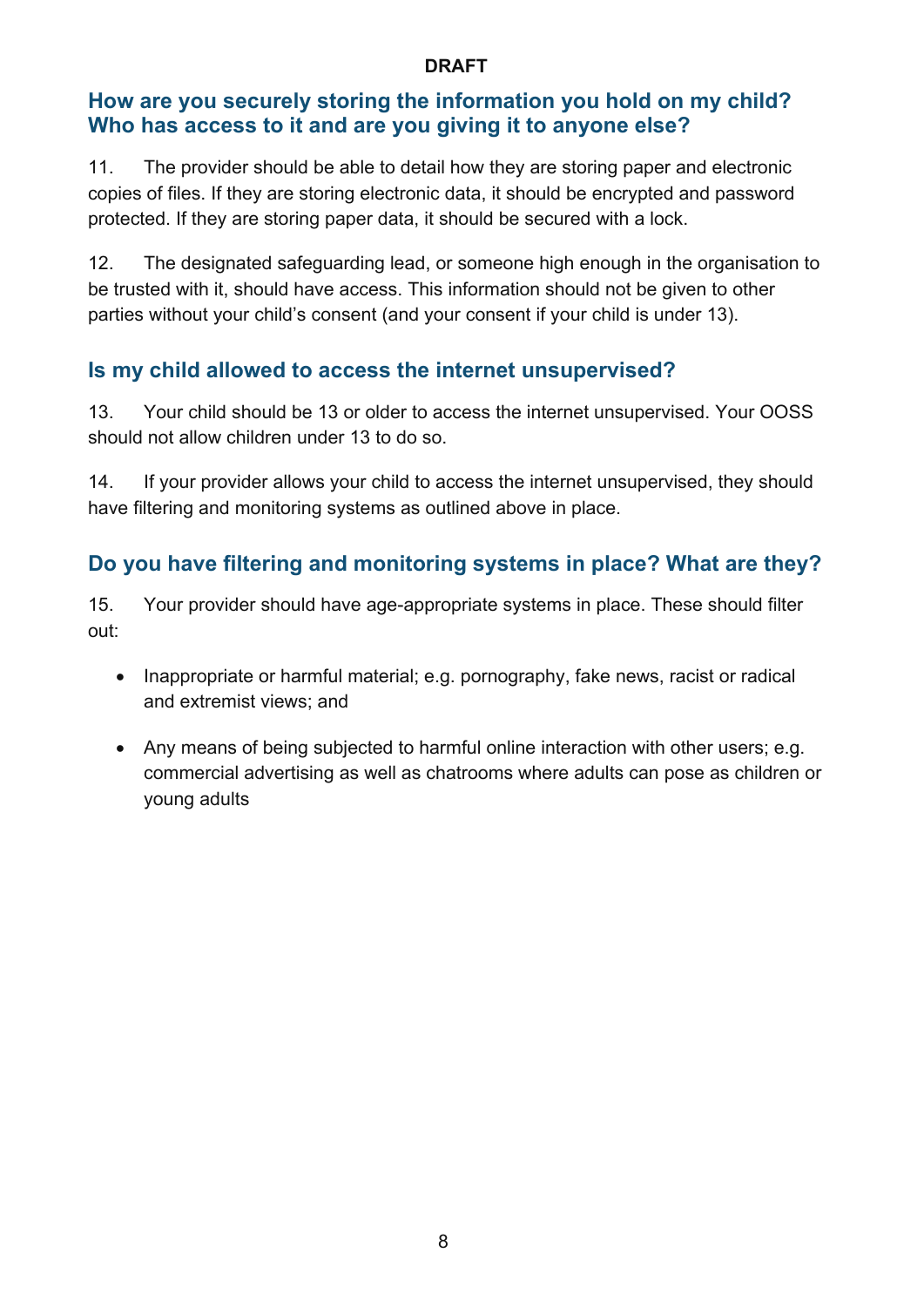# <span id="page-8-0"></span>**Red Flags**

16. As a rule, if you spot any of the below red flags when asking settings the above questions or when visiting your setting, you may wish to send your child to a different setting. You may also wish to report serious incidents to the NSPCC or the police.

- Staff are not DBS checked
- No child protection policy
- Signs of abuse on other children who attend the setting, for example, unexplained bruises
- Provider unable to name a designated safeguarding lead
- The designated safeguarding lead has not had relevant training
- If the OOSS allows children access to the internet, no filtering or monitoring systems in place
- Dangerous physical environment e.g. loose wires, damp, no fire escape, no first aid kit
- No designated first aider
- No parental consent form or requirement for emergency contact details
- Other adults coming into the OOSS who are not staff members / a lack of clarity on the roles of different adults in the setting
- No health and safety policy
- No fire escape plan